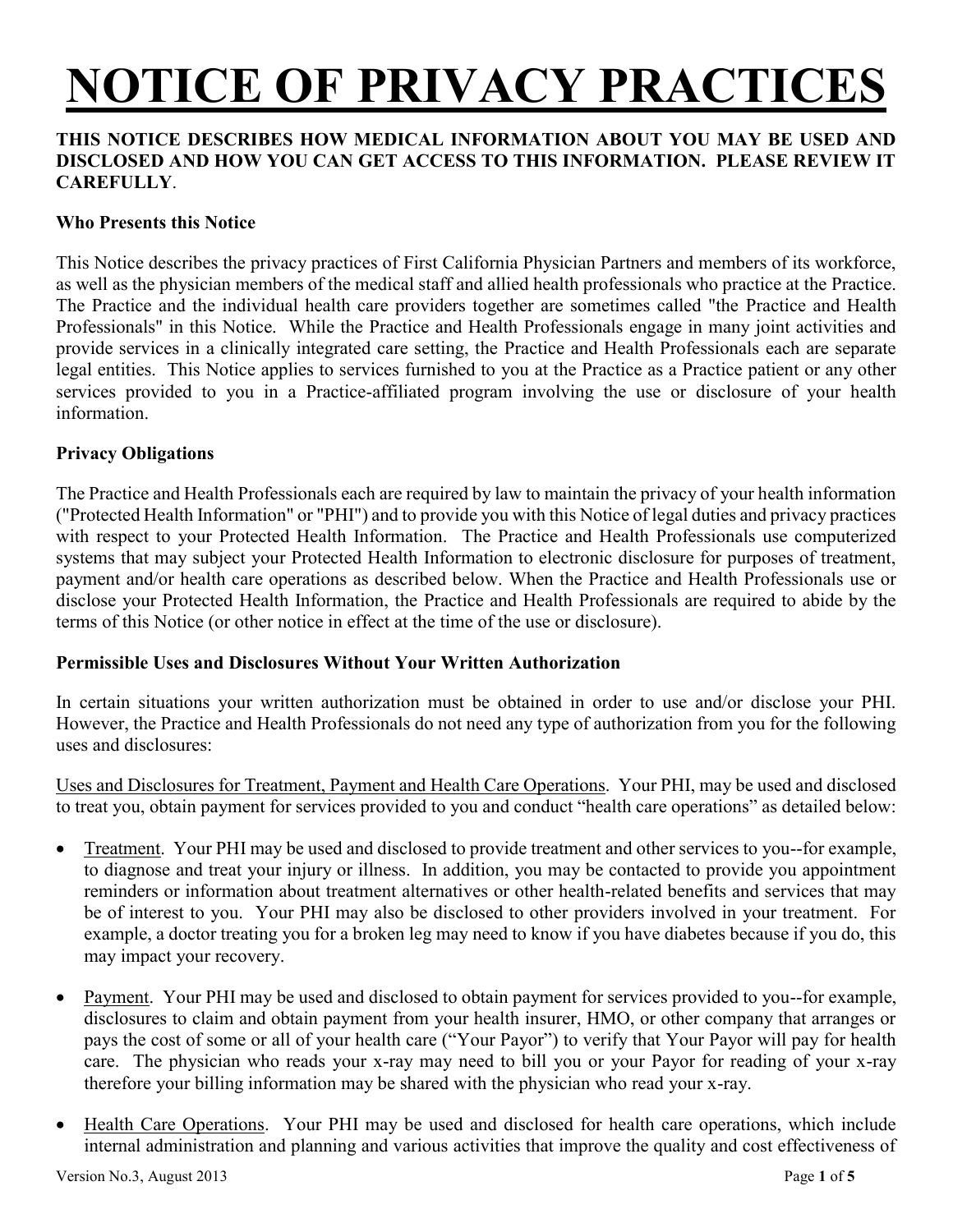the care delivered to you. For example, PHI may be used to evaluate the quality and competence of physicians, nurses and other health care workers. PHI may be disclosed to the Practice Compliance & Privacy Office in order to resolve any complaints you may have and ensure that you have a comfortable visit. Your PHI may be provided to various governmental or accreditation entities such as the Joint Commission on Accreditation of Healthcare Organizations to maintain our license and accreditation. In addition, PHI may be shared with business associates who perform treatment, payment and health care operations services on behalf of the Practice and Health Professionals.

Use or Disclosure for Directory of Individuals in the Practice. The Practice may include your name, location in the Practice, general health condition and religious affiliation in a patient directory without obtaining your authorization *unless* you object to inclusion in the directory. Information in the directory may be disclosed to anyone who asks for you by name. Your religious affiliation may be given to a member of the clergy, such as a priest or minister, even if they do not ask for you by name. If you do not wish to be included in the facility directory, you will be given an opportunity to object at the time of admission.

Disclosure to Relatives, Close Friends and Other Caregivers. Your PHI may be disclosed to a family member, other relative, a close personal friend or any other person identified by you who is involved in your health care or helps pay for your care. If you are not present, or the opportunity to agree or object to a use or disclosure cannot practicably be provided because of your incapacity or an emergency circumstance, the Practice and/or Health Professionals may exercise professional judgment to determine whether a disclosure is in your best interests. If information is disclosed to a family member, other relative or a close personal friend, the Practice and/or Health Professionals would disclose only information believed to be directly relevant to the person's involvement with your health care or payment related to your health care. Your PHI also may be disclosed in order to notify (or assist in notifying) such persons of your location or general condition.

Public Health Activities. Your PHI may be disclosed for the following public health activities: (1) to report health information to public health authorities for the purpose of preventing or controlling disease, injury or disability; (2) to report child abuse and neglect to public health authorities or other government authorities authorized by law to receive such reports; (3) to report information about products and services under the jurisdiction of the U.S. Food and Drug Administration; (4) to alert a person who may have been exposed to a communicable disease or may otherwise be at risk of contracting or spreading a disease or condition; and (5) to report information to your employer as required under laws addressing work-related illnesses and injuries or workplace medical surveillance.

Victims of Abuse, Neglect or Domestic Violence. Your PHI may be disclosed to a governmental authority, including a social service or protective services agency, authorized by law to receive reports of such abuse, neglect, or domestic violence if there is a reasonable belief that you are a victim of abuse, neglect or domestic violence.

Health Oversight Activities. Your PHI may be disclosed to a health oversight agency that oversees the health care system and is charged with responsibility for ensuring compliance with the rules of government health programs such as Medicare or Medicaid.

Judicial and Administrative Proceedings. Your PHI may be disclosed in the course of a judicial or administrative proceeding in response to a legal order or other lawful process.

Law Enforcement Officials. Your PHI may be disclosed to the police or other law enforcement officials as required or permitted by law or in compliance with a court order or a grand jury or administrative subpoena. For example, your PHI may be disclosed to identify or locate a suspect, fugitive, material witness, or missing person or to report a crime or criminal conduct at the facility.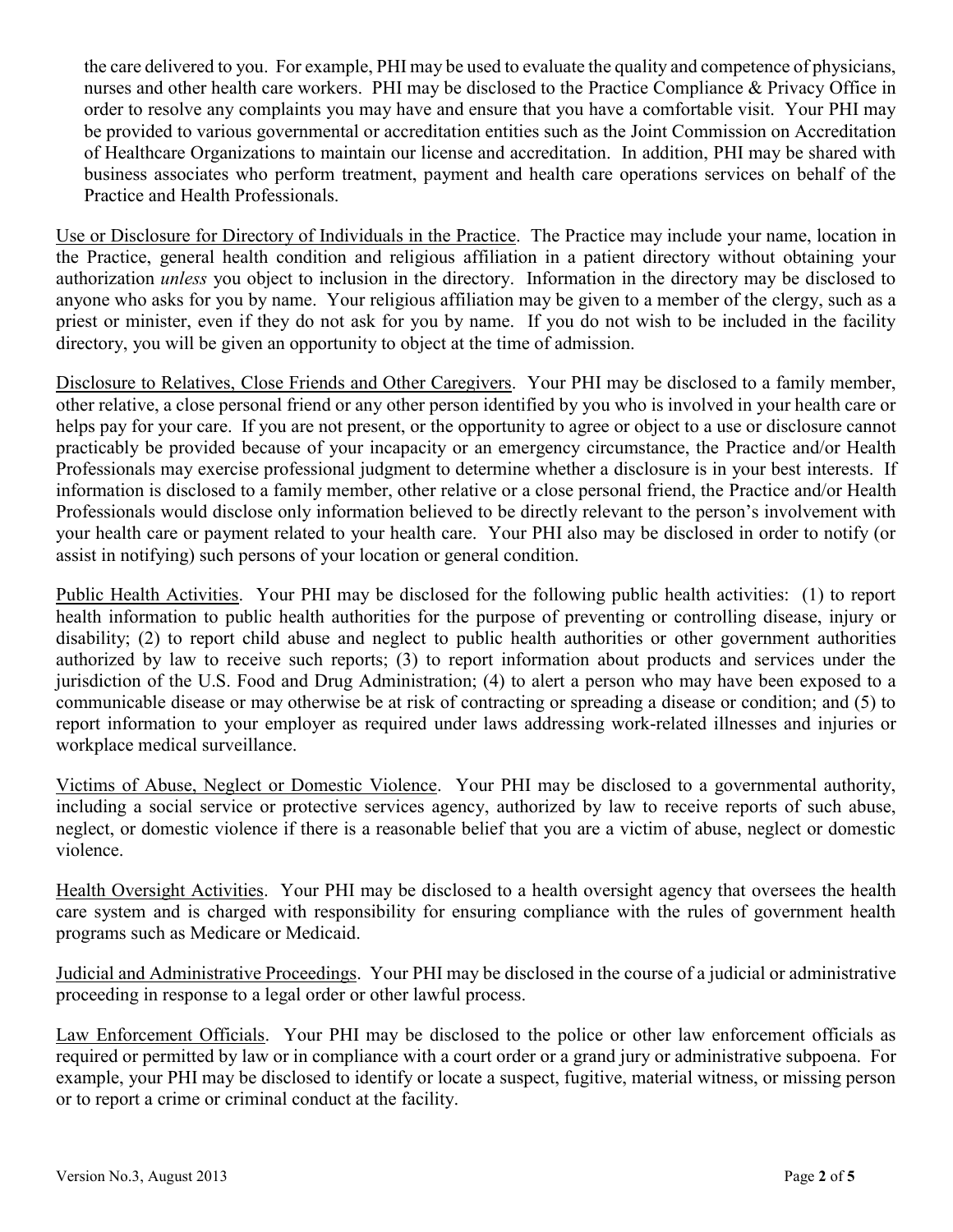Correctional Institution. You PHI may be disclosed to a correctional institution if you are an inmate in a correctional institution and if the correctional institution or law enforcement authority makes certain requests to us.

Business Associates. Your PHI may be disclosed to business associates or third parties that the Practice and Health Professionals have contracted with to perform agreed upon services.

Decedents. Your PHI may be disclosed to a coroner or medical examiner as authorized by law.

Organ and Tissue Procurement. Your PHI may be disclosed to organizations that facilitate organ, eye or tissue procurement, banking or transplantation.

Research. Your PHI may be used or disclosed without your consent or authorization if an Institutional Review Board approves a waiver of authorization for disclosure.

Health or Safety. Your PHI may be used or disclosed to prevent or lessen a serious and imminent threat to a person's or the public's health or safety.

Specialized Government Functions. Your PHI may be disclosed to units of the government with special functions, such as the U.S. military, the U.S. Department of State under certain circumstances such as the Secret Service or NSA to protect, for example, the country or the President.

Workers' Compensation. Your PHI may be disclosed as authorized by and to the extent necessary to comply with state law relating to workers' compensation or other similar programs.

As Required by Law. Your PHI may be used and disclosed when required to do so by any other law not already referred to in the preceding categories; such as required by the FDA, to monitor the safety of a medical device.

Appointment Reminders. Your PHI may be used to tell or remind you about appointments.

Fundraising. Your PHI may be used to contact you as a part of fundraising efforts, unless you elect not to receive this type of information.

## **USES AND DISCLOSURES REQUIRING YOUR WRITTEN AUTHORIZATION**

Use or Disclosure with Your Authorization. For any purpose other than the ones described above, your PHI may be used or disclosed only when you provide your written authorization on an authorization form ("Your Authorization"). For instance, you will need to execute an authorization form before your PHI can be sent to your life insurance company or to the attorney representing the other party in litigation in which you are involved.

Marketing. Your written authorization ("Your Marketing Authorization") also must be obtained prior to using your PHI to send you any marketing materials. (However, marketing materials can be provided to you in a faceto-face encounter without obtaining Your Marketing Authorization. The Practice and/or Health Professionals are also permitted to give you a promotional gift of nominal value, if they so choose, without obtaining Your Marketing Authorization). The Practice and/or Health Professionals may communicate with you in a face-to-face encounter about products or services relating to your treatment, case management or care coordination, or alternative treatments, therapies, providers or care settings without Your Marketing Authorization.

In addition, the Practice and/or Health Professionals may send you treatment communications, unless you elect not to receive this type of communication, for which the Practice and/or Health Professionals may receive financial remuneration.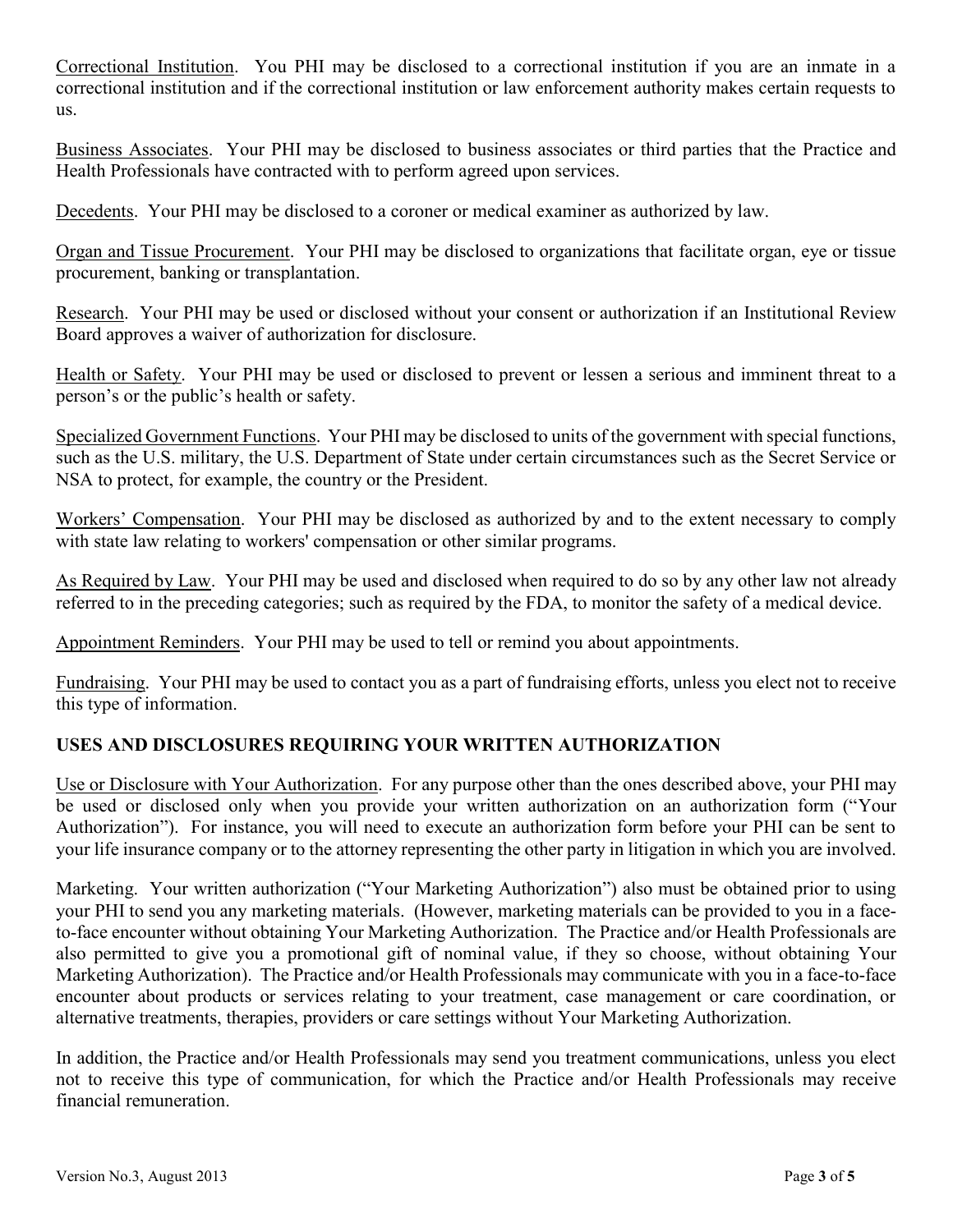Sale of PHI. The Practice and Health Professionals will not disclose your PHI without your authorization in exchange for direct or indirect payment except in limited circumstances permitted by law. These circumstances include public health activities; research; treatment of the individual; sale, transfer, merger or consolidation of the Practice; services provided by a business associate, pursuant to a business associate agreement; providing an individual with a copy of their PHI; and other purposes deemed necessary and appropriate by the U.S. Department of Health and Human Services (HHS).

Uses and Disclosures of Your Highly Confidential Information. In addition, federal and state law require special privacy protections for certain highly confidential information about you ("Highly Confidential Information"), including the subset of your PHI that: (1) is maintained in psychotherapy notes; (2) is about mental illness, mental retardation and developmental disabilities; (3) is about alcohol or drug abuse or addiction; (4) is about HIV/AIDS testing, diagnosis or treatment; (5) is about communicable disease(s), including venereal disease(s); (6) is about genetic testing; (7) is about child abuse and neglect; (8) is about domestic abuse of an adult; or (9) is about sexual assault.In order for your Highly Confidential Information to be disclosed for a purpose other than those permitted by law, your written authorization is required.

## **YOUR RIGHTS REGARDING YOUR PROTECTED HEALTH INFORMATION**

Right to Request Additional Restrictions. You may request restrictions on the use and disclosure of your PHI (1) for treatment, payment and health care operations, (2) to individuals (such as a family member, other relative, close personal friend or any other person identified by you) involved with your care or with payment related to your care, or (3) to notify or assist in the notification of such individuals regarding your location and general condition. While all requests for additional restrictions will be carefully considered, the Practice and Health Professionals are not required to agree to these requested restrictions.

You may also request to restrict disclosures of your PHI to your health plan for payment and healthcare operations purposes (and not for treatment) if the disclosure pertains to a healthcare item or service for which you paid outof-pocket in full. The Practice and Health Professionals must agree to abide by the restriction to your health plan EXCEPT when the disclosure is required by law.

If you wish to request additional restrictions, please obtain a request form from the Practice and submit the completed form to the Practice. A written response will be sent to you.

Right to Receive Confidential Communications. You may request, and the Practice and Health Professionals will accommodate, any reasonable written request for you to receive your PHI by alternative means of communication or at alternative locations.

Right to Revoke Your Authorization. You may revoke Your Authorization, Your Marketing Authorization or any written authorization obtained in connection with your PHI, except to the extent that the Practice and/or Health Professionals have taken action in reliance upon it, by delivering a written revocation statement to the Practice identified below.

Right to Inspect and Copy Your Health Information. You may request access to your medical record file and billing records maintained by the Practice and Health Professionals in order to inspect and request copies of the records. Under limited circumstances, you may be denied access to a portion of your records. If you desire access to your records, please obtain a record request form from the Practice and submit the completed form to the Practice. If you request copies of paper records, you will be charged in accordance with federal and state law. To the extent the request for records includes portions of records which are not in paper form (e.g., x-ray films), you will be charge the reasonable cost of the copies. You also will be charged for the postage costs, if you request that the copies be mailed to you. However, you will not be charged for copies that are requested in order to make or complete an application for a federal or state disability benefits program.